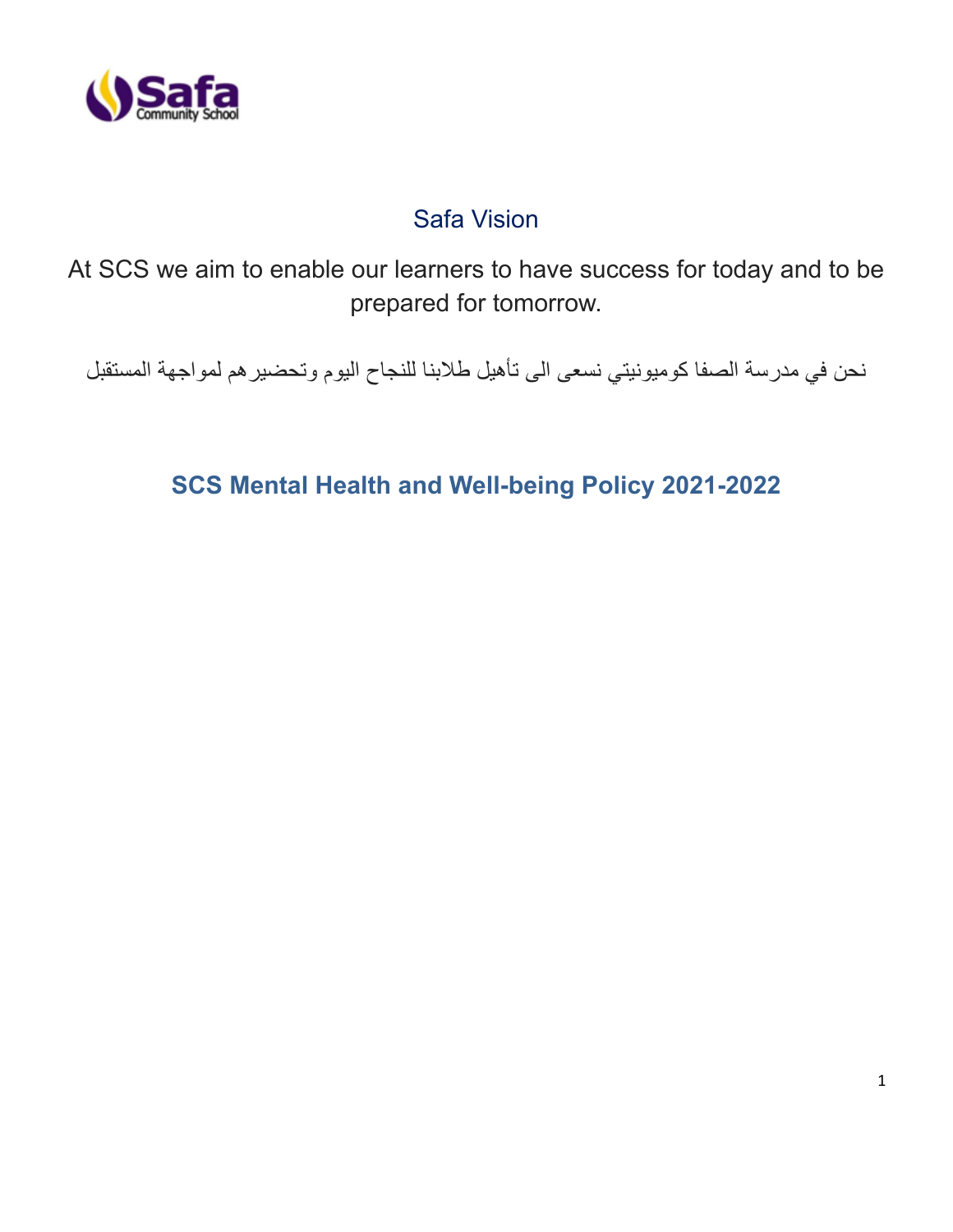

### **Contents**

- **1. Purpose and Rationale**
- **2. Aims**
- **3. Looking After Each Other**
- **4. Teaching and Learning**
- **5. Training**
- **6. Confidentiality**
- **7. Roles and Responsibilities**
- **8. Reference Documents**

#### **1 - Purpose and Rationale**

At Safa Community School, the mental health of our students, families and staff have been at the core of our decision-making as a school, and this policy aims to embed this commitment to promoting and monitoring wellbeing within our culture. It also aims to set out a clear stepped approach to supporting students and staff during times when their emotional wellbeing is less than optimal. During the Global Pandemic COVID-19 and the impact that this has had on the whole community, it has resulted in an added importance with the focus on well-being and safety. We, as a school, aim to promote protective behaviours to safeguard the well-being of all. We believe that all members of the community have the right to feel safe and for their wellbeing to be prioritised, and that nothing is too small or insignificant to talk about with a trusted adult in our school support network.

#### **2 - Aims**

- We are committed to supporting the well-being and the mental health of our students, staff and community of families.
- To create an atmosphere where our emotional well-being is valued and respected to develop positive relationships.
- To feel safe to express any worries and concerns that we may have.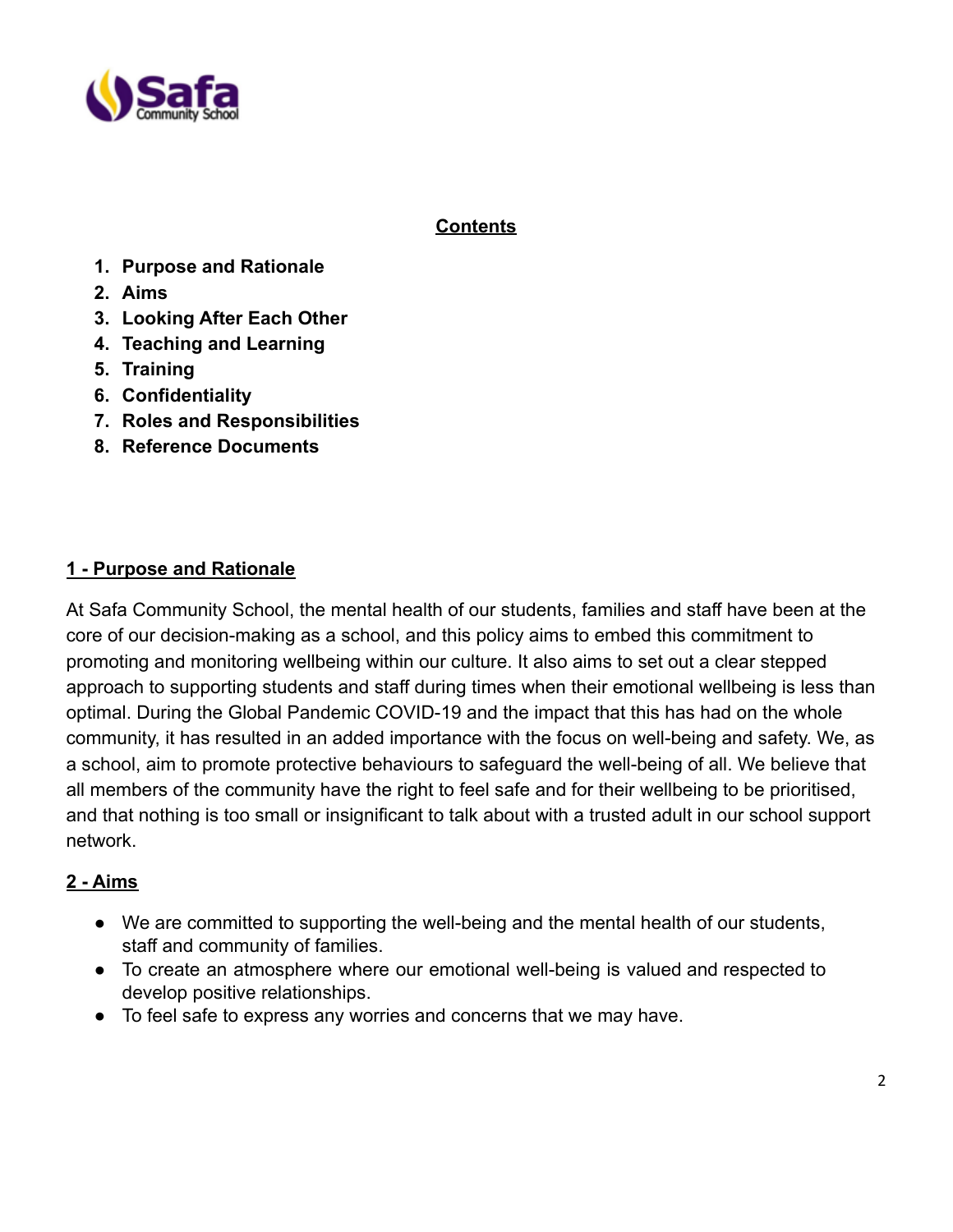

## **3 - Looking After Each Other**

It is the personal and professional responsibility of all members of staff to work together to promote the positive well-being of themselves and others. At SCS, we have an open-door policy for all staff members to feel comfortable and secure in knowing that personal or confidential information will be listened to and the best support possible put in place. Due to the impact of COVID-19, there may be increased anxiety, concerns or worries which may affect mental health and wellbeing. This could be related to past and present experiences with the pandemic, emotional or social interactions.

There is a dedicated staff and student wellbeing team who are responsible for planning events and implementing initiatives to promote and build relationships across year groups and teams. These are supported and monitored by the Pastoral Team.

We will ensure that staff, students and parents are aware of sources of support within the school and the wider community. We will display relevant sources of support around the school to highlight who can help students and staff. (Appendix A, Pastoral Support Team)

Regular check-ins with students and staff are carried out through meetings, surveys and assemblies. These offer the opportunity to gain feedback and implement initiatives or support as required.

### **Self**

If a staff member feels that they require social or emotional support in order to maintain a positive wellbeing, it is important that they approach the head of year or department or their allocated senior leader. Time will always be made to ensure that the staff member is listened to, valued and supported or the next steps will be agreed upon together. Staff will have availability to meet with the school counsellor should they require further personal support.

### **Others**

If a member of staff hears, sees or feels that there is a change in another member of staff where they may require support, they should go to the allocated senior leader to talk about their concerns. Confidential discussions and matters will be dealt with sensitively in order to protect all involved.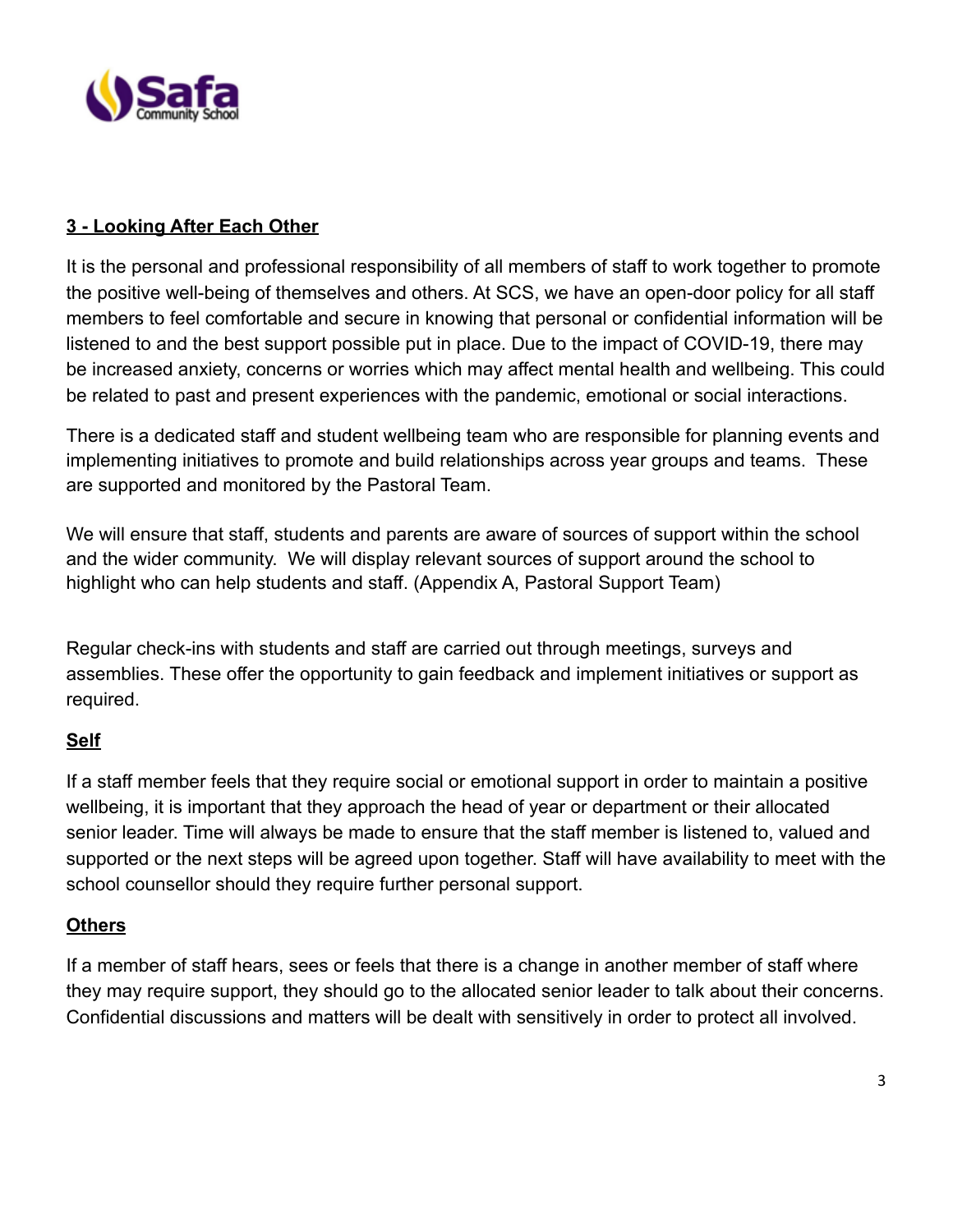

## **Students**

Any member of staff who has a social or emotional concern about a child should speak directly to the dedicated Pastoral Leader for the year group. If it is a Child Protection concern, then the same procedures must be adhered to as when the following Safeguarding. (Please refer to Child Protection and Safeguarding Policy).

Child Protection, the School Counsellor, Pastoral and Inclusion Teams will work together to draw up an individual care plan for students causing concern or who receive a diagnosis pertaining to their mental health. This should be drawn up involving the student, the parents and relevant health professionals. This can include:

- Details of a condition
- Special requirements and precautions
- Medication and any side effects
- What to do and who to contact in an emergency
- The role the school can play

## **Parents**

It is important that we work together with the parents to educate them on positive mental health and wellbeing. Constant communication through the class teacher and pastoral team ensure that strategies are in place to support at home. We should always provide clear means of contacting us with further questions and consider booking in a follow-up meeting or phone call right away as parents often have many questions as they process the information. Finish each meeting with agreed next steps and always keep a brief record of the meeting on the child's confidential record. If additional help is required, parents will be recommended with resources as appropriate.

### **4 - Teaching and Learning**

Our curriculum has a sustained focus on wellbeing and encourages a self-centred approach to exploring these. Our curriculum connects the students with Health and Wellbeing right from the beginning of their time at school to create and understand how to approach people in our support networks. Lessons, events and 'feeling of the month' help to initiate mental health conversations and further develop emotions and communicate them. An overview is sent to parents on a termly basis featuring our curriculum, themes and topics related to students' wellbeing.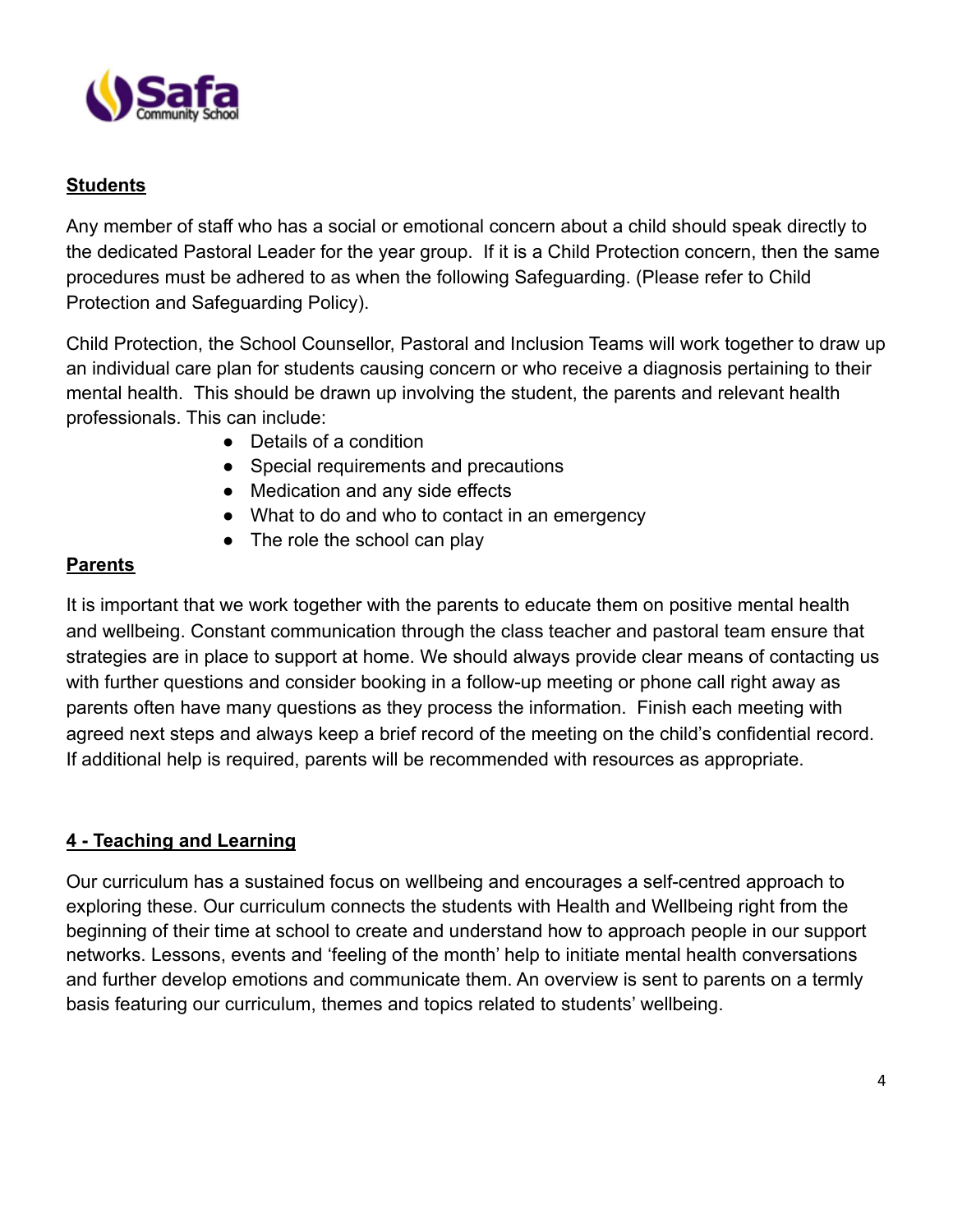

Students in the Primary and Secondary stages have the opportunity to support their peers by becoming Wellbeing Champions (Primary) and Wellbeing Leads (Secondary). Student leaders support the integration of wellbeing into the curriculum by taking part and leading lessons and events related to mental health and wellbeing.

Students in the foundation stage are introduced to feelings and emotions through literacy-based lessons as they explore books such as the colour monster in term 1. This supports their vocabulary and ability to express themselves. Personal, Social, Emotional development are key areas that are recognised as prime areas under the Early Years Foundation Framework 2021 and this is supported and developed through lessons, interactions and continuous provision in the FS stage at Safa.

### **5 - Training**

All staff receive regular training about recognising and responding to mental health issues as part of their child protection training to enable them to keep students safe. The Pastoral Team, along with the school counsellor, work closely with staff to keep updated with current issues which could affect individual students. Training and sharing of best practices through team meetings, webinars and outside agencies are planned in line with the curriculum topics as well as adapted to meet the needs of our SCS community.

Training opportunities for staff who require more in-depth knowledge will be considered as part of our performance management process and additional CPD will be supported throughout the year where it becomes appropriate due to developing situations with one or more students.

Suggestions for individual, group or whole school CPD should be discussed with the Pastoral Team who can also highlight sources of relevant training and support for individuals as needed.

In addition to staff training, regular coffee mornings, webinars, newsletters and information sessions are provided in order to best support families.

Secondary students are given the opportunity to attend the Lighthouse Arabia, Teen 2 Teen Mental Health First Aid training which will lead to further opportunities to support their peers.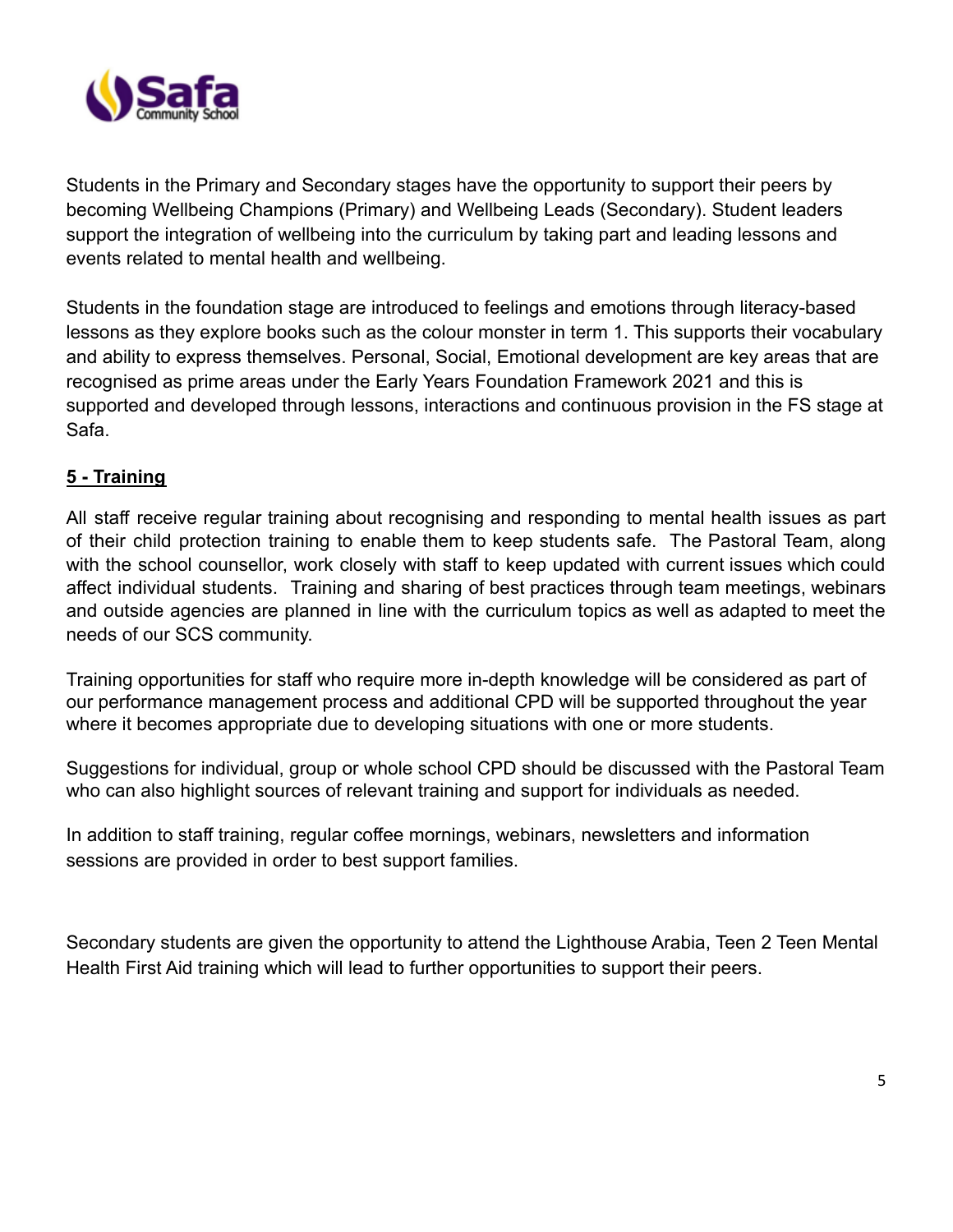

## **6 - Confidentiality**

We should be honest with regard to the issue of confidentiality. If it is necessary for us to pass our concerns about a student or member of staff on, then we should discuss:

- Who we are going to talk to
- What we are going to tell them
- Why we need to tell them

Any disclosures should be shared with a member of the Child Protection Team. This helps to safeguard our own emotional wellbeing as we are no longer solely responsible for the student, it ensures continuity of care in our absence; and it provides an extra source of ideas and support. We should explain this to the student and discuss with them who it would be most appropriate and helpful to share this information with.

All members of staff are required to adhere to the Confidentiality Policy to protect themselves, members of staff and students.

#### **7 - Roles and Responsibilities**

The Principal, in collaboration with the Pastoral Team, has the overall responsibility to monitor and evaluate the impact of this policy on the social and emotional well being of our staff and children. This policy will be reviewed by the Principal, the Wellbeing Team and the Pastoral Team at the start of each Academic year and adapted as required throughout the year.

#### **8 - Reference Documents**

This document describes the school's approach to promoting positive Mental Health and Wellbeing. The policy is intended as guidance for all staff including non-teaching staff and governors.

This policy should be read in conjunction with:

- Child Protection and Safeguarding Policy
- Pastoral Policy
- Confidentiality Policy
- Teaching and Learning Policy
- Early Years Foundation Stage Framework 2021

#### **Next Review Date: November 2022**